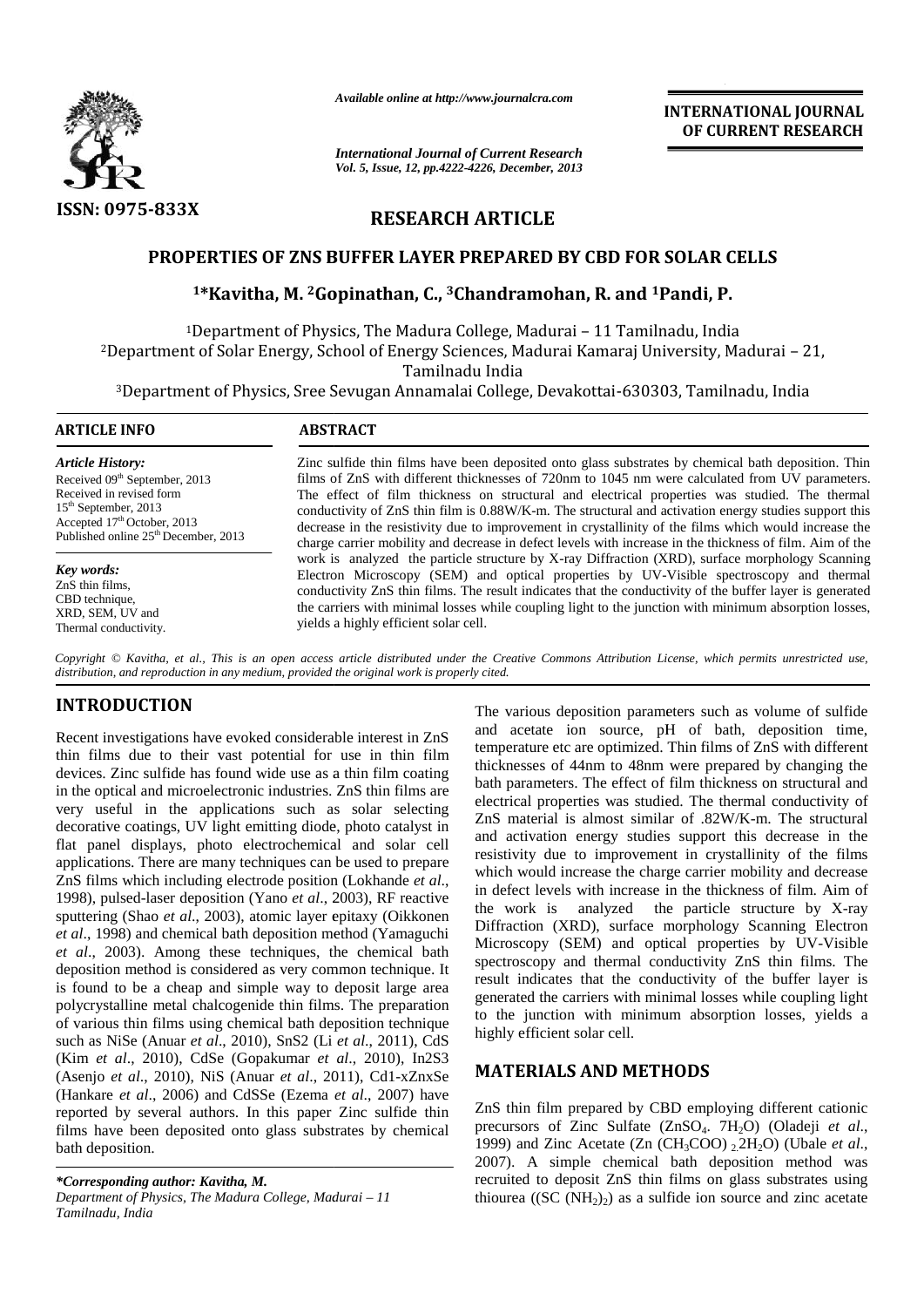$(ZnSO<sub>4</sub>$ .  $7H<sub>2</sub>O$ ) as zinc ion source in alkaline ion bath. For the preparation of ZnS thin film,  $0.2M$  ZnSO<sub>4</sub> and  $0.2M$  (Zn  $(CH_3COO)_{2.2}H_2O$  solution was carried in a distinct beaker and an equal volume of 0.2M thiourea solution was added and facts that refer back to a previous report (Oladeji *et al*., 1999; Ubale *et al*., 2007). Ammonia solution was added slowly and pH was maintained 8-11. These compositions of both solutions are stirred 1.30hrs and maintained at 303K temperature. Substrate cleaning is an important role in the deposition of thin films. Commercially available glass slides of micro dimension range (76mm x 25mm x 1.35mm) were immersed in chromic acid for 2 h and wash with acetone. Structural and Morphological study is carried by XRD and SEM technique. Optical parameters are calculated from UV-Vis-IR study. The physical properties of prepared ZnS thin films are studied by Thermal conductivity.

### **RESULT AND DISCUSSION**

### **Structural Studies**

ZnS thin films were analyzed by X-ray diffractometer (XPERT Goniometer, Cu K = 1.540598). Fig. 1 shows X Ray spectra made for ZnS thin films with different precursor Zinc Sulfate  $(ZnSO<sub>4</sub>, 7H<sub>2</sub>O)$  and Zinc Acetate  $(Zn (CH<sub>3</sub>COO)<sub>2</sub>, 2H<sub>2</sub>O)$ . The X-ray diffraction pattern of the film is chemically deposited on glass substrate as seen in Fig1a and Fig.1b. The maximum peak was observed at 27.08° and 29.32° respectively, which is reported in JCPDS (#01-0677, #03-0570). The structure of ZnS film nature is hexagonal (Wuritzite) and Cubic (Sphalerite) structure respectively. And the grain size was determined by using Debye-Scherer's formula is  $D = 0.9$  / Cos. Where D is the gain sizes, is the FWHM of the diffraction peak, is the Bragg diffracting angle and is the wavelength of x-ray. The grain size of the prepared ZnS thin film is 29 nm and 30 nm.



**Fig.1. The typical XRD spectrum for ZnS thin film by CBD**

#### **Morphological Studies**

The SEM technique was employed for finding morphology of ZnS as prepared under two different precursor solutions. Once can notice the presence of macro-agglomerations of very fine particles having size less than100 nm. Morphology indicates that the substrate is almost completely covered by spherical particles. The ZnS layers of SEM image are shown in the Fig.2.



**Fig.2. SEM image for ZnS thin film (ZnSO4. 7H2O) ZnS thin film (Zn (CH3COO) <sup>2</sup>.2H2O)**

#### **UV Studies**

The optical study is carried through the UV-Vis-IR analysis, and measurement is done as a function of wavelength 200- 800nm. Optical absorption spectrum is shown Fig.3a and Fig.3b, which is corresponding to the ZnS  $(ZnSO<sub>4</sub>, 7H<sub>2</sub>O)$  and ZnS (Zn  $(CH_3COO)$ )  $_2.2H_2O$ ) and is prepared from two different precursors.



**Fig.3a. Typical absorption spectrum for ZnS (ZnSO4. 7H2O) for single layer under deposited condition**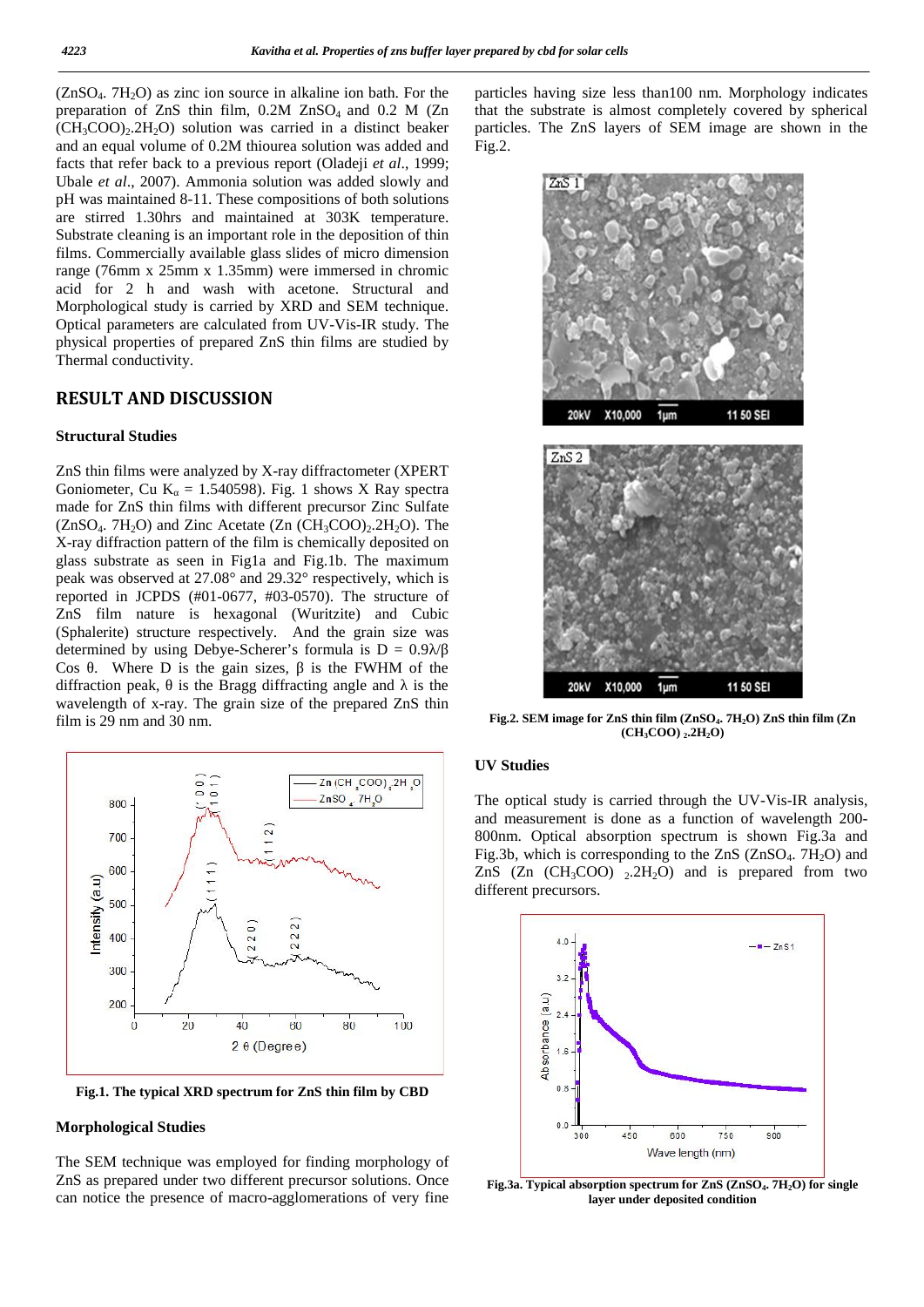

**Fig.3b. Typical absorption spectrum for ZnS (Zn (CH3COO) 2 .2H2O) for single layer under deposited condition**

The absorption of  $ZnS$  ( $ZnSO<sub>4</sub>$ .  $7H<sub>2</sub>O$ ) is higher as compared to the ZnS. The direct optical band gap of the ZnS is found out from the UV extrapolation graph as shown in Fig.4a and Fig.4b respectively. The ZnS optical band gap is numerically match with previously reported articles (Xiaosheng *et al*., 2001). Optical band gap is once again confirmed the ZnS as a deposited element. The other optical parameters are calculated from the UV data, which are tabulated in Table 1.



**Fig. 4a. Typical UV Energy spectrum obtained for ZnS (ZnSO<sup>4</sup> . 7H2O) single layer under deposited condition**



**Fig. 4b. Typical UV Energy spectrum obtained for ZnS (Zn (CH3COO) <sup>2</sup> .2H2O) single layer under deposited condition**

**Table 1. Values of optical parameters evaluated from the UV spectrum of ZnS thin film prepared by CBD**

| Sample name       | Extinction               | Refractive  | Thickness of     | Energy       |
|-------------------|--------------------------|-------------|------------------|--------------|
|                   | Efficient $(k)$          | Index $(n)$ | the $film(t)$ nm | $gap(E_g)eV$ |
| $ZnS$ ( $ZnSO4$ . | 564.864 x 10 $^{-7}$     | 2.41        | 44               | 3.66         |
| $7H_2O$           |                          |             |                  |              |
| ZnS               | $048.610 \times 10^{-7}$ | 2.41        | 48               | 3.3          |
| $(Zn(CH_3COO)$    |                          |             |                  |              |
| $_{2.2}H_{2}O$    |                          |             |                  |              |

### **Thermal Conductivity of ZnS buffer layer of thin films**

The conduction of heat in semiconductors has been the subject of intense study in the past few years. The thermal conductivity is one of the basic characteristics of semiconductor materials. Thermal conductivity is an important parameter in determining the maximum power under which a semiconductor device may be operated. It also determines the efficiency of the semiconductors used in thermoelectric energy conversion (Rong *et al*., 2009). The thermal conductivity of semiconductor is a great importance for the performance of thermoelectric coolers and power convertors as well as optoelectronic devices. Low thermal conductivity materials are desired for thermoelectric elements in order to reduce the back flow of heat from the hot to cold junction, while high conductivity materials are necessary for optoelectronic devices in order to dissipate heat (Prema Rani and Saravanan, 2011). Whenever there is thermal gradient in matter, heat transport takes place tending to annul the gradient. This transport of heat energy is described in terms of the coefficient of thermal conductivity K defined as,

$$
Q = - KA (dT/dx)
$$
 (1)

Where Q is the heat energy flowing in one second across a plane of area A across which there is a thermal gradient  $(dT/dx)$ . For transport of heat, carriers are necessary; in gases and liquids, the molecules themselves are the carriers. In solids, the carriers are phonons in insulators and electrons as well as phonons in metals. A simple treatment based on the kinetic theory gives the following relation for K,

$$
K = (1/3) C_v \tag{2}
$$

Where  $C_v$  is the specific heat at constant volume, and the mean velocity and mean free path of the carrier respectively. Thus any scattering event involving phonons and, say, an impurity, that limits contributes to K. the temperature variation of the thermal conductivity of crystals in different ranges can be explained in terms of the temperature variation of the three quantities in Equation (2)

The thermal conduction in solids is intimately linked with the anharmonicity of thermal vibrations. Thus, if thermal vibrations were harmonic, the thermal conductivity would be infinitely large. A number of factors like impurities, dislocation and crystal boundaries contribute to thermal conduction in solids. The coefficient of thermal conductivity of a crystal relates the components of thermal energy flow (a vector) to the components of the thermal gradient (also a vector) and is, hence, a second rank tensor. Thus the number of independent coefficients ranges from one for the cubic class to six for the triclinic class. Before the actual experiment, the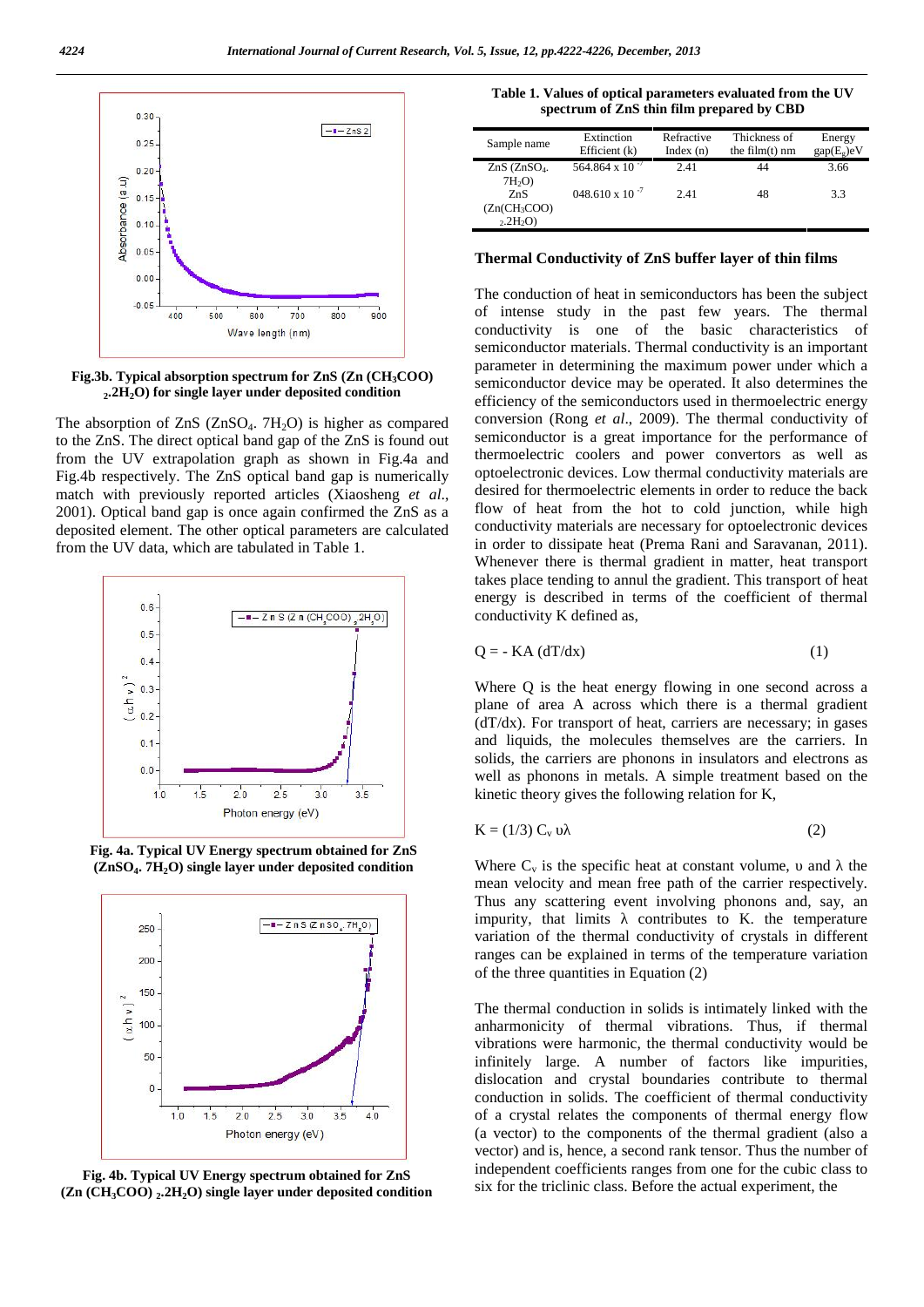**Table 2. Conductivity of the ZnS thin film for different chemical analysis**

| Buffer layer of Thin Film<br>(Fabrication of CIS solar cell (PV)) | <b>Steady State</b><br>Temperature | Thermal<br>Conductivity $(K_c)$ |
|-------------------------------------------------------------------|------------------------------------|---------------------------------|
| Glass/ZnS $(ZnSO4, 7H2O)$                                         | 63                                 | $0.89650W/K-cm$                 |
| Glass/ZnS $(Zn (CH3COO)$ , 2H <sub>2</sub> O)                     | 62                                 | $0.8746$ W/K-cm                 |

**Table 3a. Temperatures at A, B, C, D under Steady State Conditions for ZnS (ZnSO<sup>4</sup> . 7H2O) Thin film**

| Junction | Distance from<br>one end (cm) | Thermo emf<br>$x$ (mv) | Temperature $y = 22.966$<br>$x + 30.321$ (°C) |
|----------|-------------------------------|------------------------|-----------------------------------------------|
|          | 0.3                           | 1.27                   | 59.48                                         |
|          | 2,2                           | 0.88                   | 50.53                                         |
|          | 2.938                         | 0.57                   | 43.41                                         |
|          | 4.888                         | 0.66                   | 45.47                                         |

**Table 3b. Temperatures at A, B, C, D under Steady State Conditions for ZnS (Zn (CH3COO) <sup>2</sup> .2H2O) Thin film**

| Junction | Distance from<br>one end (cm) | Thermo emf<br>$x$ (mv) | Temperature $y = 22.966$<br>$x + 30.321$ (°C) |
|----------|-------------------------------|------------------------|-----------------------------------------------|
|          | 0.3                           | 1.24                   | 58.79                                         |
| В        | 2.2                           | 0.85                   | 49.84                                         |
|          | 2.938                         | 0.59                   | 43.87                                         |
|          | 4.888                         | 0.69                   | 46.17                                         |



**Fig.5a. Temperature vs. thermo emf ZnS (ZnSO<sup>4</sup> . 7H2O) thin film**



**Fig.5b. Temperature vs. thermo emf ZnS (Zn (CH3COO) <sup>2</sup> .2H2O) thin film**

thermocouple has to be calibrated. The temperatures of the thermocouple junctions can be obtained from the thermo emfs read from the millvoltmeter and using standard data on thermocouples. If, on the other hand, a spot-galvanometer is used, then calibration of thermocouples has to be done by using standard temperatures or, a water-bath and thermometer combination. A blank heating of the brass rod  $R_1$  may be carried out by using the variac to determine the temperatures produced by applying different voltages. It is better to choose the voltage such that the temperature  $T_1$  is about 80 $\degree$  C. The rods  $R_1$  and  $R_2$  the heater H and the crystal are properly set and held in position by gently pressing P and then locking it. The heater is switched on applying proper voltage and the temperatures of four thermocouples read off periodically until two or three successive readings do not show any change indicating steady state conditions. The temperatures are recorded. The crystal thickness and the distances of the thermocouples from the lower end of  $R_1$  are measured (these are seen in Table 3). The temperatures are plotted (as seen in Fig.5a and Fig.5b) against the distance and the gradients are calculated.  $K_c$  is the coefficient of thermal conductivity for crystal, is then calculated from Equations (3, 4). This value is as seen in Table 2.

$$
K_c = [Km(dT/dx)_m]/(dT/dx)_c
$$
 (3)

$$
(dT/dx)m = (dT1/dx1)m + (dT2/dx2)m
$$
 (4)

Where,

 $K_c$  – Thermal conductivity of the crystal.

 $K_m$  – Thermal conductivity of the metal (Brass).

 $(dT/dx)_{m}$ – Temperature gradient of the metal.

 $(dT/dx)_c$  – Temperature gradient of the crystal and these results are tabulated

#### **Conclusion**

Grain size and inter atomic distance were carried out by using X-ray diffraction pattern on the buffer layer. Optimal thickness of active region depends on the optical absorption, nonradioactive processes, and radioactive losses. Total internal resisting forces are resultants of continuously distributed normal and parallel forces that are of varying magnitude and direction and are acting on elementary areas throughout the material. The result indicates that the conductivity of the buffer layer is generated the carriers with minimal losses while coupling light to the junction with minimum absorption losses, yields a highly efficient solar cell.

### **REFERENCES**

- Anuar, K., J.H. Mohd, Y.R. Mohd, W.T. Tan, H.A. Abdul, S.M. Ho, and N. Saravanan, "Chemical bath deposition of NiSe thin films from aqueous solution," *Kuwait J. Sci. Eng*., Vol. 37, pp. 63-73, 2010.
- Anuar, K., S.M. Ho, W.T. Tan and C.F. Ngai, "Influence of triethanolamine (complexing agent) on the chemical bath deposited NiS thin films," *Am. J. Appl. Sci*., Vol. 8, pp. 359-361, 2011.
- Asenjo, B., C. Guilln, A.M. Chaparro, E. Saucedo, V. Bermudez, D. Lincot, J. Herrero, and M.T. Gutirrez, "Properties of In2S3 thin films deposited onto ITO/glass substrates by chemical bath deposition," *J. Phys. Chem. Solids*. Vol. 71, pp. 1629-1633, 2010.